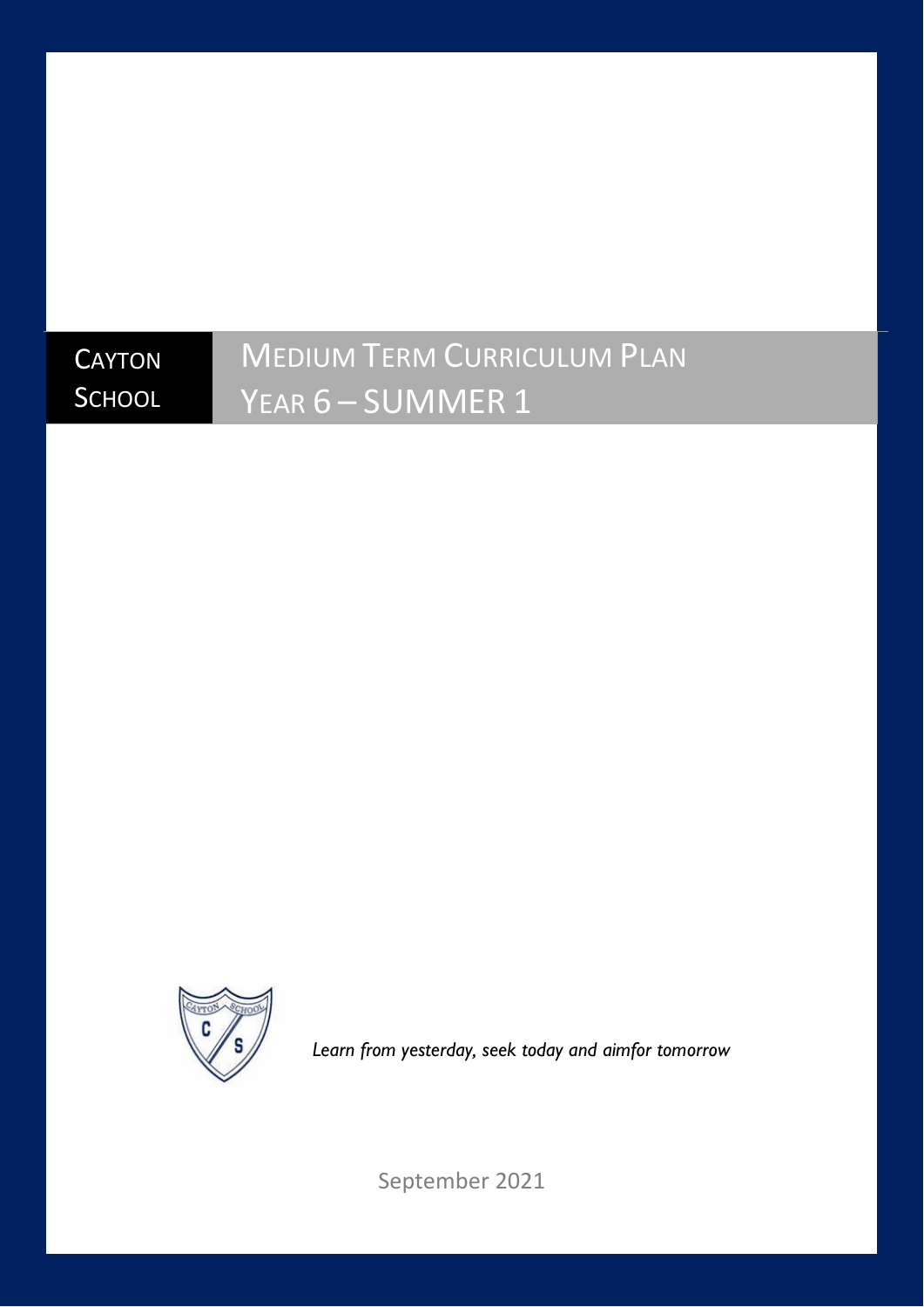# **GeographyDriver: Human and Physical**

# **Key Enquiry:**

# **Geography Driver**

| What I need the children to learn                                                                                                                                                                                                             | <b>Possible learning experiences</b>                                                                                                                                                          |
|-----------------------------------------------------------------------------------------------------------------------------------------------------------------------------------------------------------------------------------------------|-----------------------------------------------------------------------------------------------------------------------------------------------------------------------------------------------|
| <b>Human and Physical Geography</b>                                                                                                                                                                                                           |                                                                                                                                                                                               |
| describe and understand key aspects of<br>physical geography, including: climate zones,<br>biomes and vegetation belts, rivers, mountains,<br>volcanoes and earthquakes, and the water cycle<br>Know the names of and locate some of the      |                                                                                                                                                                                               |
| world's deserts                                                                                                                                                                                                                               | <b>Changing landscapes - contrast Dubai</b><br>Climate zones - science reflection/ refraction<br>of light<br>Map work - big maps looking at deserts<br><b>Mojave desert - Monument Valley</b> |
| <b>Human and Physical Geography</b>                                                                                                                                                                                                           |                                                                                                                                                                                               |
| describe and understand key aspects of human<br>geography, including types of settlement and<br>land use, economic activity including trade links,<br>and the distribution of natural resources<br>including energy, food, minerals and water |                                                                                                                                                                                               |
| Know why are industrial areas and ports are<br>important<br>Know main human and physical differences<br>٠<br>between developed and third world<br>countries                                                                                   | <b>Agriculture around the world</b><br>Research natural resources and production<br>countries<br>Contrasting countries - Middle East -<br>culture/schools                                     |

# **Computing**

| What I need the children to learn                                                                                                                                                                                   | <b>Possible learning experiences</b>                                                                                                                                                                             |
|---------------------------------------------------------------------------------------------------------------------------------------------------------------------------------------------------------------------|------------------------------------------------------------------------------------------------------------------------------------------------------------------------------------------------------------------|
| <b>Create programs</b>                                                                                                                                                                                              |                                                                                                                                                                                                                  |
| Pupils should be taught to design, write and<br>debug programs that accomplish specific goals,<br>including controlling or simulating physical<br>systems; solve problems by decomposing them<br>into smaller parts |                                                                                                                                                                                                                  |
| write a program that combines more than<br>one attribute                                                                                                                                                            | https://www.icompute-uk.com/members-<br>area/uks2/index.html and select Year 6 and<br>then iApp unit<br>https://www.icompute-uk.com/members-<br>area/uks2/index.html and select Year 6 and<br>then iProgram unit |
| Develop programs                                                                                                                                                                                                    |                                                                                                                                                                                                                  |
| Pupils should be taught to use sequence,<br>selection, and repetition in programs; work with<br>variables and various forms of input and output                                                                     |                                                                                                                                                                                                                  |
| develop a sequenced program that has<br>repetition and variables identified                                                                                                                                         |                                                                                                                                                                                                                  |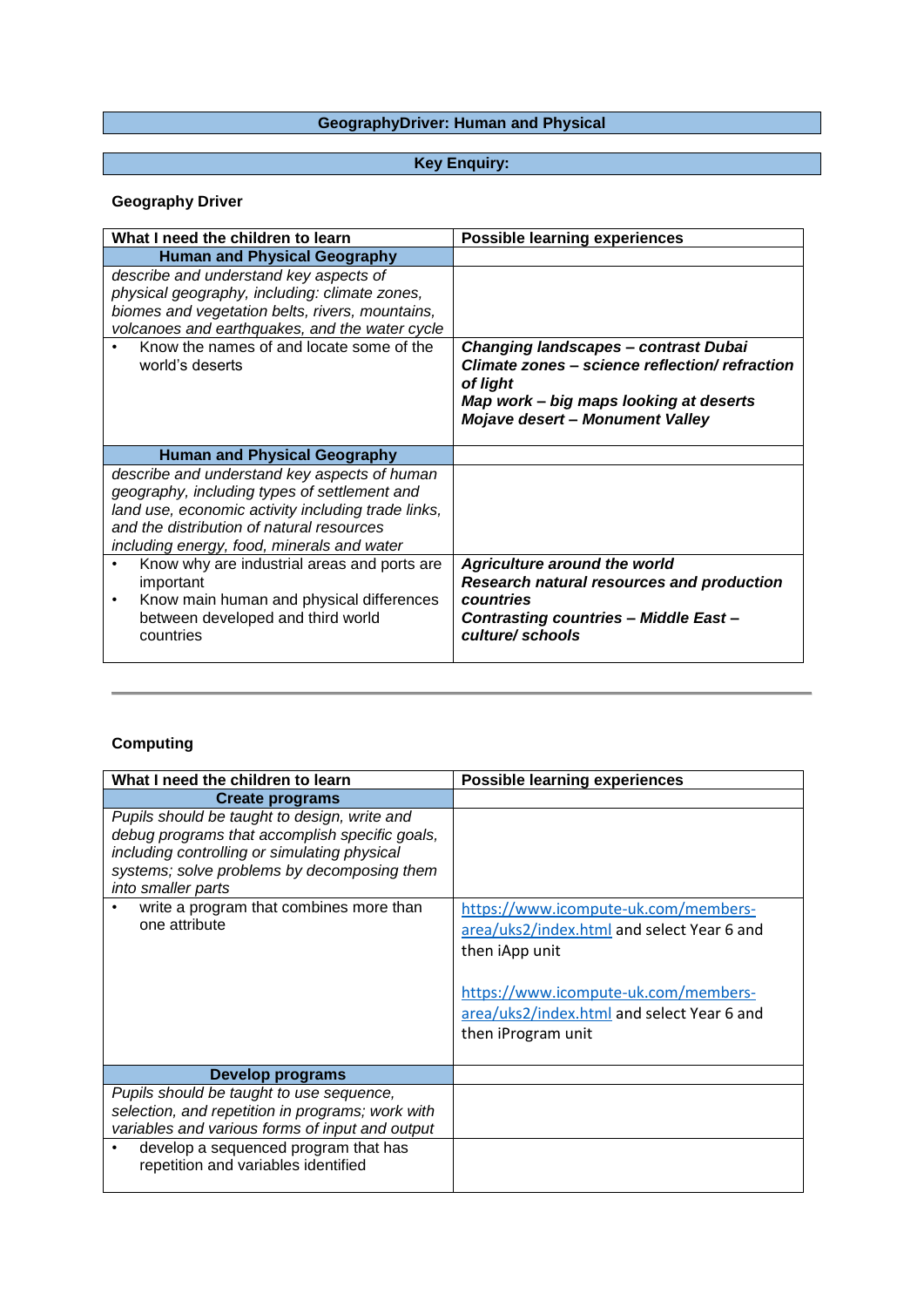| <b>Reasoning</b>                                 |
|--------------------------------------------------|
| Pupils should be taught to use logical reasoning |
| to explain how some simple algorithms work       |
| and to detect and correct errors in algorithms   |
| and programs                                     |
| design algorithms that use repetition and 2-     |
| way selection                                    |

#### **Music**

#### **New published Music Scheme to arrive shortly but in the meantime please access <https://www.bbc.co.uk/teach/ks2-music/zfv96v4> for music ideas for Key Stage 2.**

| What I need the children to learn                                                                       | Possible learning experiences |
|---------------------------------------------------------------------------------------------------------|-------------------------------|
| <b>Compose</b>                                                                                          |                               |
| improvise and compose music for a range of<br>purposes using the inter-related dimensions of            |                               |
| music                                                                                                   |                               |
| use a variety of different musical devices in<br>composition (including melody, rhythms and<br>chords). |                               |

#### **Art**

| What I need the children to learn                                                                                                                                                                                 | <b>Possible learning experiences</b>                          |
|-------------------------------------------------------------------------------------------------------------------------------------------------------------------------------------------------------------------|---------------------------------------------------------------|
| Drawing, painting and sculpture                                                                                                                                                                                   |                                                               |
| improve their mastery of art and design<br>techniques, including drawing, painting and<br>sculpture with a range of materials [for example,<br>pencil, charcoal, paint, clay]                                     |                                                               |
| know how to overprint to create different<br>patterns<br>know which media to use to create<br>maximum impact<br>use a full range of pencils, charcoal or<br>pastels when creating a piece of<br>observational art | <b>Comparing places</b><br><b>Grand Canyon to Scarborough</b> |

# **Physical Education – Follow Real P.E. and supplement with NC P.E. experiences**

| What I need the children to learn                | <b>Possible learning experiences</b> |
|--------------------------------------------------|--------------------------------------|
| <b>Athletics</b>                                 |                                      |
| use running, jumping, throwing and catching in   |                                      |
| isolation and in combination                     |                                      |
| demonstrate stamina and increase strength        |                                      |
| <b>Competitive Games</b>                         |                                      |
| play competitive games, modified where           |                                      |
| appropriate [for example, badminton, basketball, |                                      |
| cricket, football, hockey, netball, rounders and |                                      |
| tennis], and apply basic principles suitable for |                                      |
| attacking and defending                          |                                      |
| agree and explain rules to others                |                                      |
| work as a team and communicate a plan            |                                      |
| lead others in a game situation when the         |                                      |
| need arises                                      |                                      |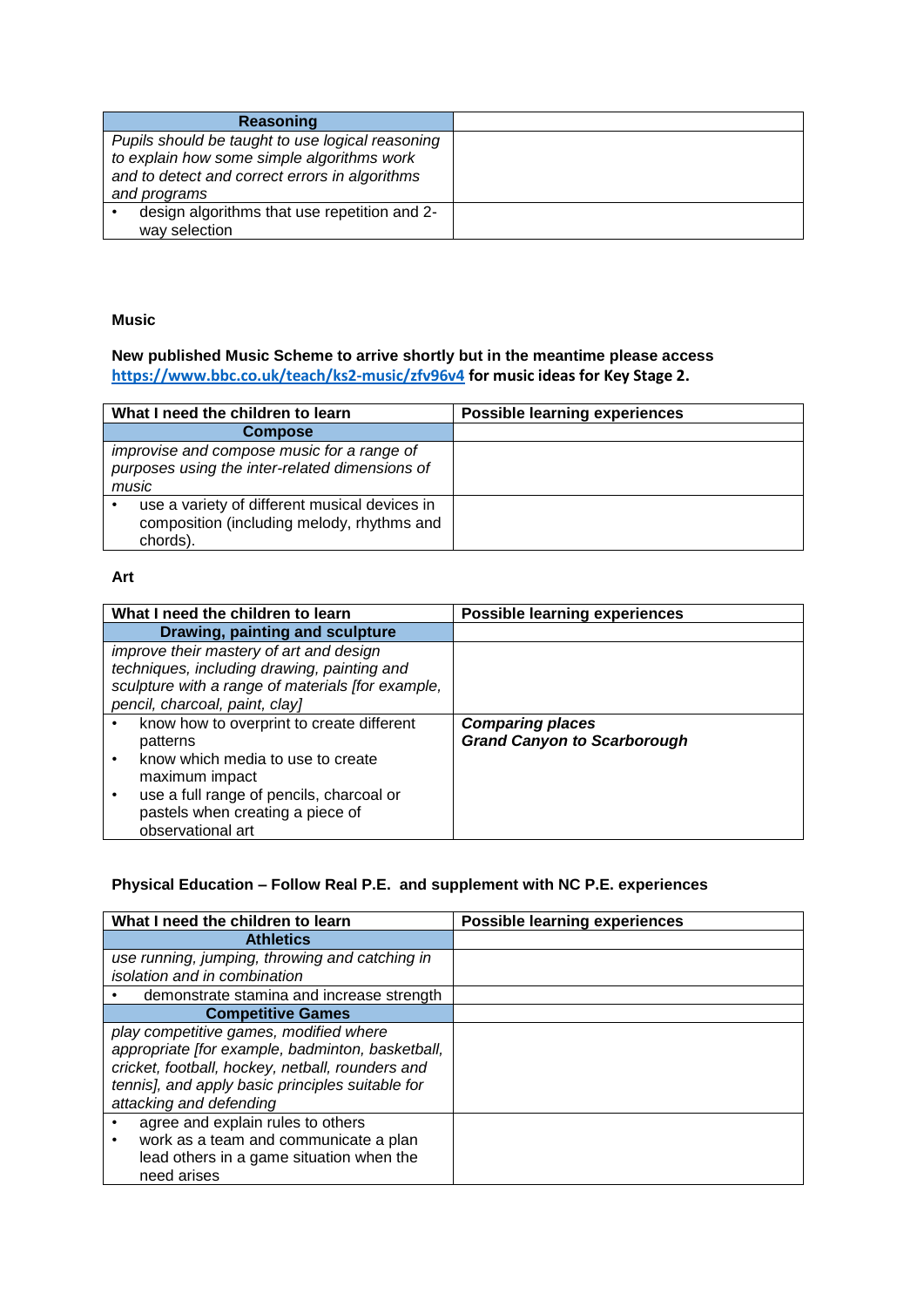| <b>Gymnastics</b>                                                       |                                             |
|-------------------------------------------------------------------------|---------------------------------------------|
| develop flexibility, strength, technique, control                       |                                             |
| and balance [for example, through athletics and                         |                                             |
| gymnastics]                                                             |                                             |
| combine own work with that of others                                    |                                             |
| sequences to specific timings<br><b>Dance</b>                           |                                             |
|                                                                         |                                             |
| perform dances using a range of movement<br>patterns                    |                                             |
| develop sequences in a specific style                                   |                                             |
| choose own music and style                                              |                                             |
| <b>Outdoor and Adventurous Activity</b>                                 |                                             |
| take part in outdoor and adventurous activity                           |                                             |
| challenges both individually and within a team                          |                                             |
| plan a route and a series of clues for                                  | Orienteering, cross country, obstacle games |
| someone else                                                            | linked to building stamina and resilience   |
| plan with others, taking account of safety                              | <b>Links to Real PE 5</b>                   |
| and danger<br><b>Evaluate</b>                                           |                                             |
| compare their performances with previous ones                           |                                             |
|                                                                         |                                             |
|                                                                         |                                             |
| and demonstrate improvement to achieve their                            |                                             |
| personal best                                                           |                                             |
| know which sports they are good at and find                             |                                             |
| out how to improve further<br>Real P.E.                                 |                                             |
| <b>Unit 5 Health and Fitness</b>                                        |                                             |
|                                                                         |                                             |
| I can self select and perform<br>appropriate warm up and cool down      |                                             |
|                                                                         |                                             |
| activities. I ca identify possible dangers<br>when planning an activity |                                             |
| <b>Nigel Carson Sessions</b>                                            |                                             |
|                                                                         |                                             |

#### **PSHE**

| What I need the children to learn                                                                                                                                                                                                                                                                                                                                                                                                                 | <b>Possible learning experiences</b>                                                                                                                                                                                                                                                                                                                                                                                                                                                                                                     |
|---------------------------------------------------------------------------------------------------------------------------------------------------------------------------------------------------------------------------------------------------------------------------------------------------------------------------------------------------------------------------------------------------------------------------------------------------|------------------------------------------------------------------------------------------------------------------------------------------------------------------------------------------------------------------------------------------------------------------------------------------------------------------------------------------------------------------------------------------------------------------------------------------------------------------------------------------------------------------------------------------|
| <b>Relationships</b>                                                                                                                                                                                                                                                                                                                                                                                                                              | <b>Resource links from: Jigsaw</b>                                                                                                                                                                                                                                                                                                                                                                                                                                                                                                       |
| • Know that it is important to take care of<br>their<br>own mental health<br>• Know ways that they can take care of their<br>own mental health<br>• Know the stages of grief and that there are<br>different types of loss that cause people to<br>grieve<br>• Know that sometimes people can try to<br>qain<br>power or control them<br>• Know some of the dangers of being 'online'<br>• Know how to use technology safely and<br>positively to | In this Puzzle the class look at mental health and<br>how to take care of their own mental well-being.<br>They talk about the grief cycle and its various<br>stages, they also discuss the different causes of<br>grief and loss. The children talk about people who<br>can try to control them or have power over them.<br>They look at online safety, learning how to judge<br>if something is safe and helpful as well as talking<br>about communicating with friends and family in a<br>positive and safe way.<br>See the link below |

**[https://jigsawlivestcmsuk.blob.core.windows.net/umbraco-media/lzebuhel/07-ages-10-11](https://jigsawlivestcmsuk.blob.core.windows.net/umbraco-media/lzebuhel/07-ages-10-11-jigsaw-skills-and-knowledge-progression-for-parents.pdf) [jigsaw-skills-and-knowledge-progression-for-parents.pdf](https://jigsawlivestcmsuk.blob.core.windows.net/umbraco-media/lzebuhel/07-ages-10-11-jigsaw-skills-and-knowledge-progression-for-parents.pdf)**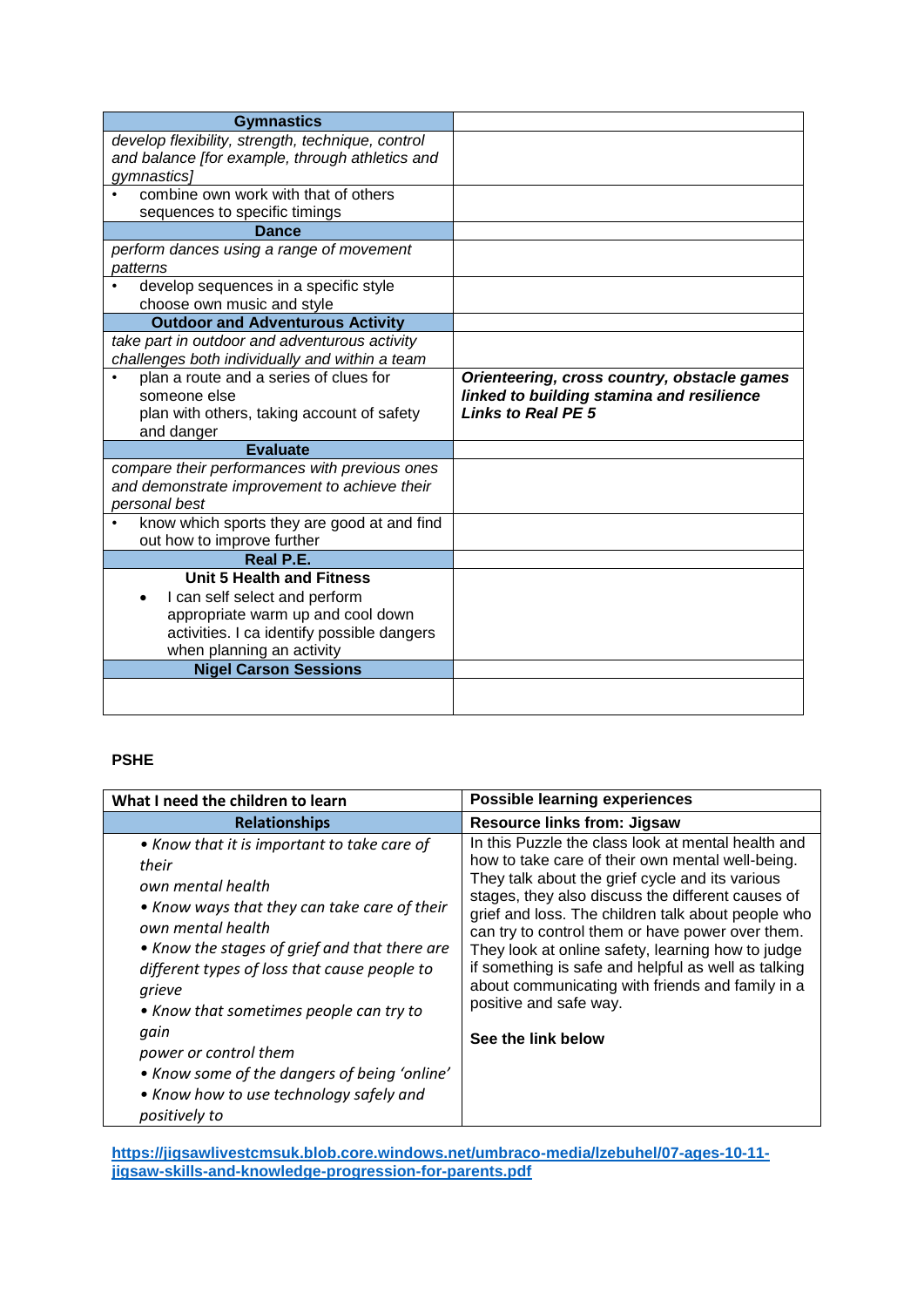# **Foreign Languages**

| What I need the children to learn              | <b>Possible learning experiences</b> |
|------------------------------------------------|--------------------------------------|
| <b>Speaking</b>                                |                                      |
| speak in sentences, using familiar vocabulary, |                                      |
| phrases and basic language structures          |                                      |
| hold a simple conversation with at least 4     |                                      |
| exchanges                                      |                                      |
| use knowledge of grammar to speak<br>٠         |                                      |
| correctly                                      |                                      |
| <b>Reading</b>                                 |                                      |
| develop accurate pronunciation and intonation  |                                      |
| so that others understand when they are        |                                      |
| reading aloud or using familiar words and      |                                      |
| phrases                                        |                                      |
| understand a short story or factual text and   |                                      |
| note the main points                           |                                      |
| use the context to work out unfamiliar words   |                                      |
| <b>Writing</b>                                 |                                      |
| broaden their vocabulary and develop their     |                                      |
| ability to understand new words that are       |                                      |
| introduced into familiar written material,     |                                      |
| including through using a dictionary           |                                      |
| write a paragraph of 4-5 sentences             |                                      |
| substitute words and phrases                   |                                      |
|                                                |                                      |

**Cayton Creation**

Visit to the beach to look at physical features

**Cayton Conclusion**

Desert landscape artwork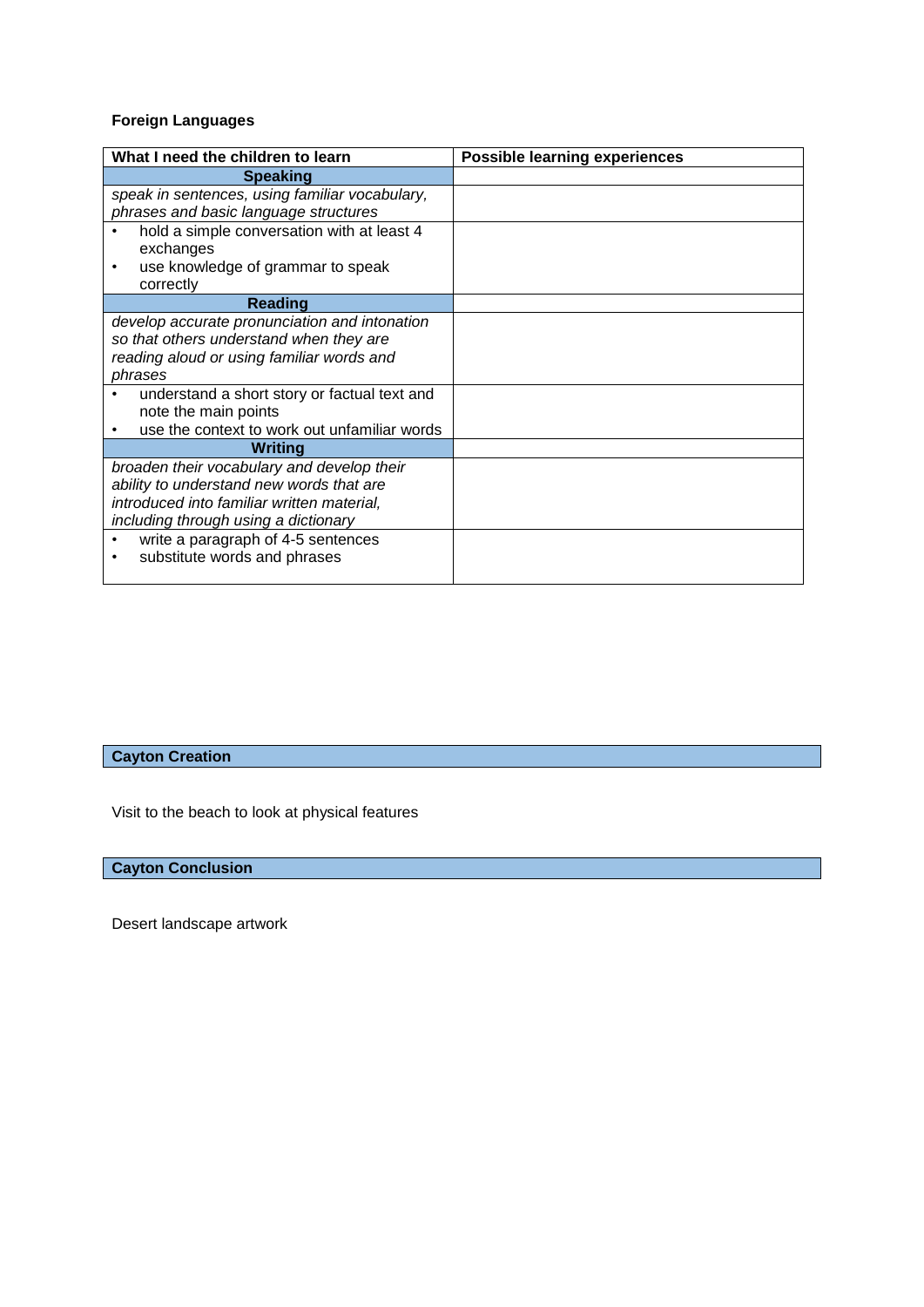# **English**

| What I need the children to learn | <b>Possible learning experiences</b> |
|-----------------------------------|--------------------------------------|
| Descriptive writing               |                                      |
| Newspaper reports                 |                                      |
| Arguments                         |                                      |

#### **Mathematics**

| What I need the children to learn                                        | <b>Possible learning experiences</b> |
|--------------------------------------------------------------------------|--------------------------------------|
| Refer to the White Rose SOL online                                       |                                      |
| https://whiterosemaths.com/resources/primary-<br>resources/primary-sols/ |                                      |
| <b>Statistics</b>                                                        |                                      |
| Properties of shape                                                      |                                      |